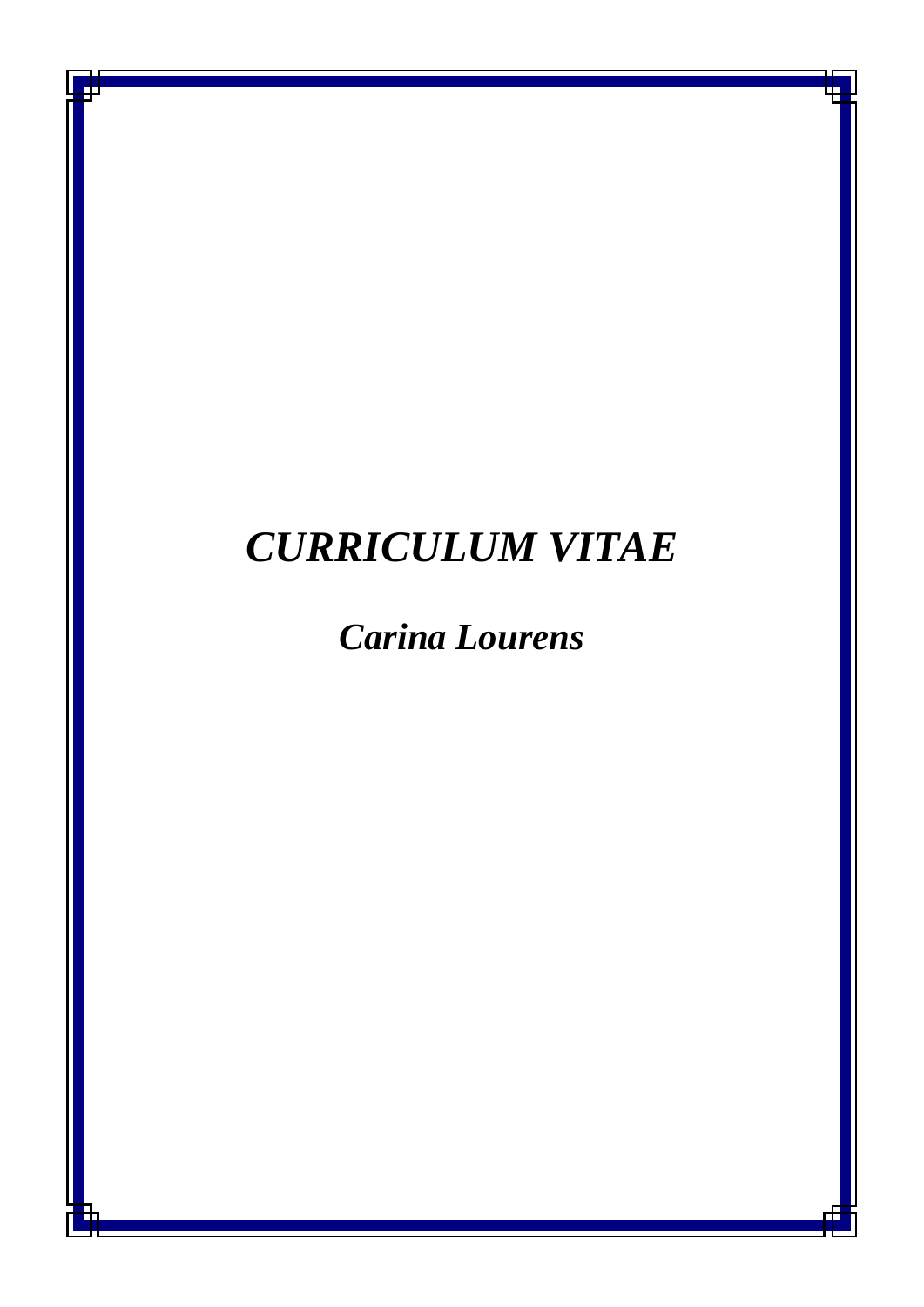# **INDEX**

# **PAGE**

| 1. | PERSONAL INFORMATION                                 |                |
|----|------------------------------------------------------|----------------|
| 2. | <b>FORMAL INFORMATION</b>                            | $\mathfrak{D}$ |
| 3. | <b>TERTIARY TRAINING</b>                             | 3              |
| 4. | <b>EMPLOYMENT HISTORY</b>                            | 4              |
| 5. | PERSONAL SKILLS, KNOWLEDGE, ABILITIES AND WORK STYLE | 9              |
| 6. | <b>PUBLICATIONS</b>                                  | 11             |
|    | <b>REFERENCES</b>                                    | 12             |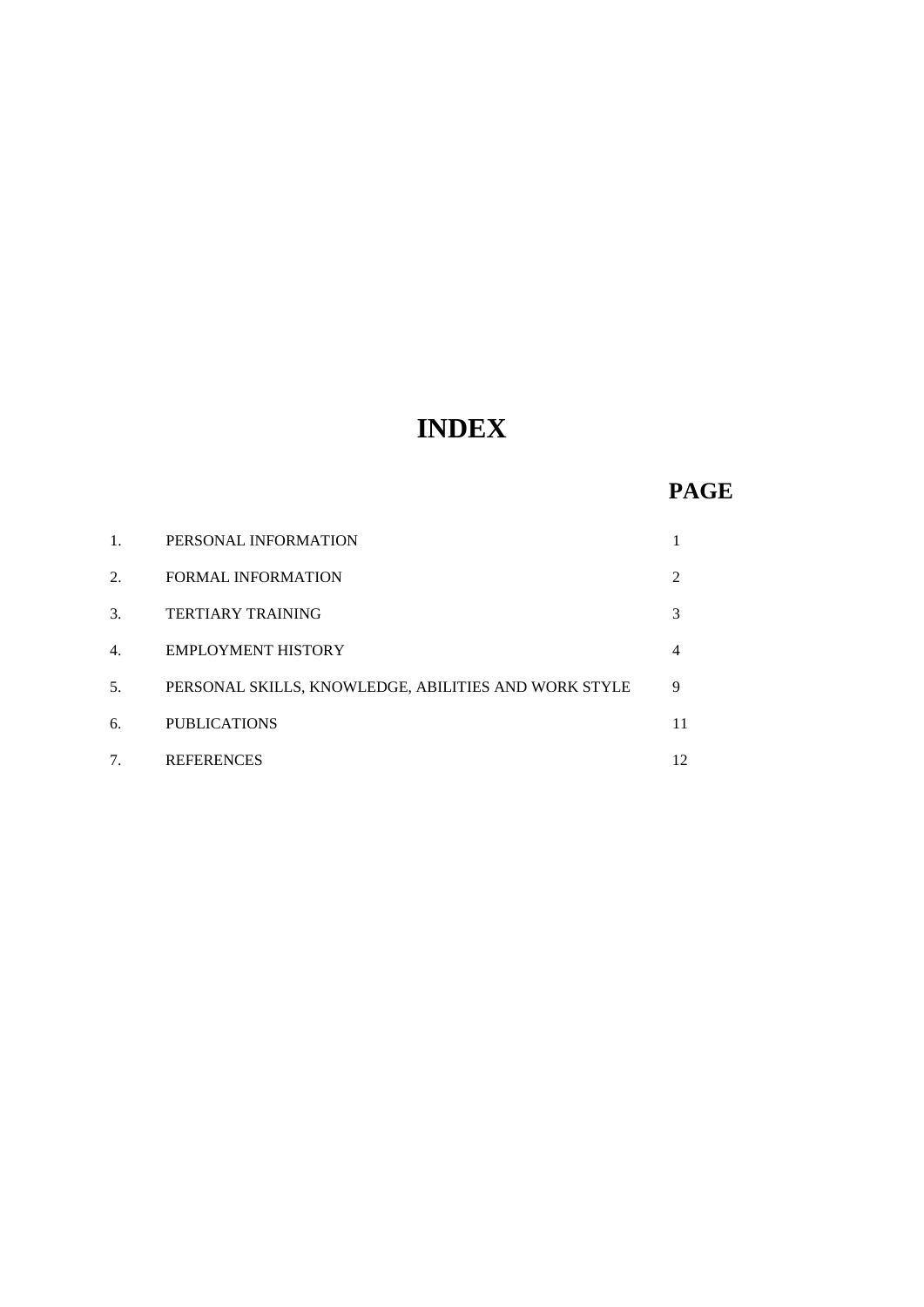# **Personal Information**

| Title                                     | $\ddot{\cdot}$       | Mrs.                                                        |
|-------------------------------------------|----------------------|-------------------------------------------------------------|
| First names                               | $\ddot{\cdot}$       | Carina Wilhelmien                                           |
| Name                                      | $\ddot{\cdot}$       | Carina                                                      |
| Surname                                   | $\ddot{\cdot}$       | Lourens                                                     |
| Health condition                          | $\ddot{\cdot}$       | Excellent (non-smoker)                                      |
| Birth date                                | $\ddot{\cdot}$       | 25 February 1976                                            |
| Residential address                       | $\ddot{\phantom{a}}$ | 692 de Beer Street<br>Wonderboom-South<br>Pretoria<br>0084  |
| Postal address                            | $\ddot{\cdot}$       | 692 de Beer Street<br>Wonderboom-South<br>Pretoria<br>0084  |
| Telephone<br>home :<br>cell :<br>e-mail : | work :               | $(012)$ 529-8183<br>082 214 6821<br>carina.lourens@up.ac.za |
| Nationality                               | $\ddot{\cdot}$       | South African                                               |
| Racial group                              | $\ddot{\cdot}$       | White                                                       |
| Identity number                           | $\ddot{\cdot}$       | 760225 0046 089                                             |
| Criminal offences                         | $\ddot{\cdot}$       | None                                                        |
| Home language                             | $\ddot{\cdot}$       | Afrikaans                                                   |
| Other languages                           | :                    | English<br>Northen-Sotho (high school training)             |
| Marital status                            |                      | Divorced                                                    |
| Sex                                       | $\ddot{\phantom{a}}$ | Female                                                      |
| Own transport                             | $\ddot{\cdot}$       | Yes                                                         |
| Driver's licence                          |                      | Code 08 (1994)                                              |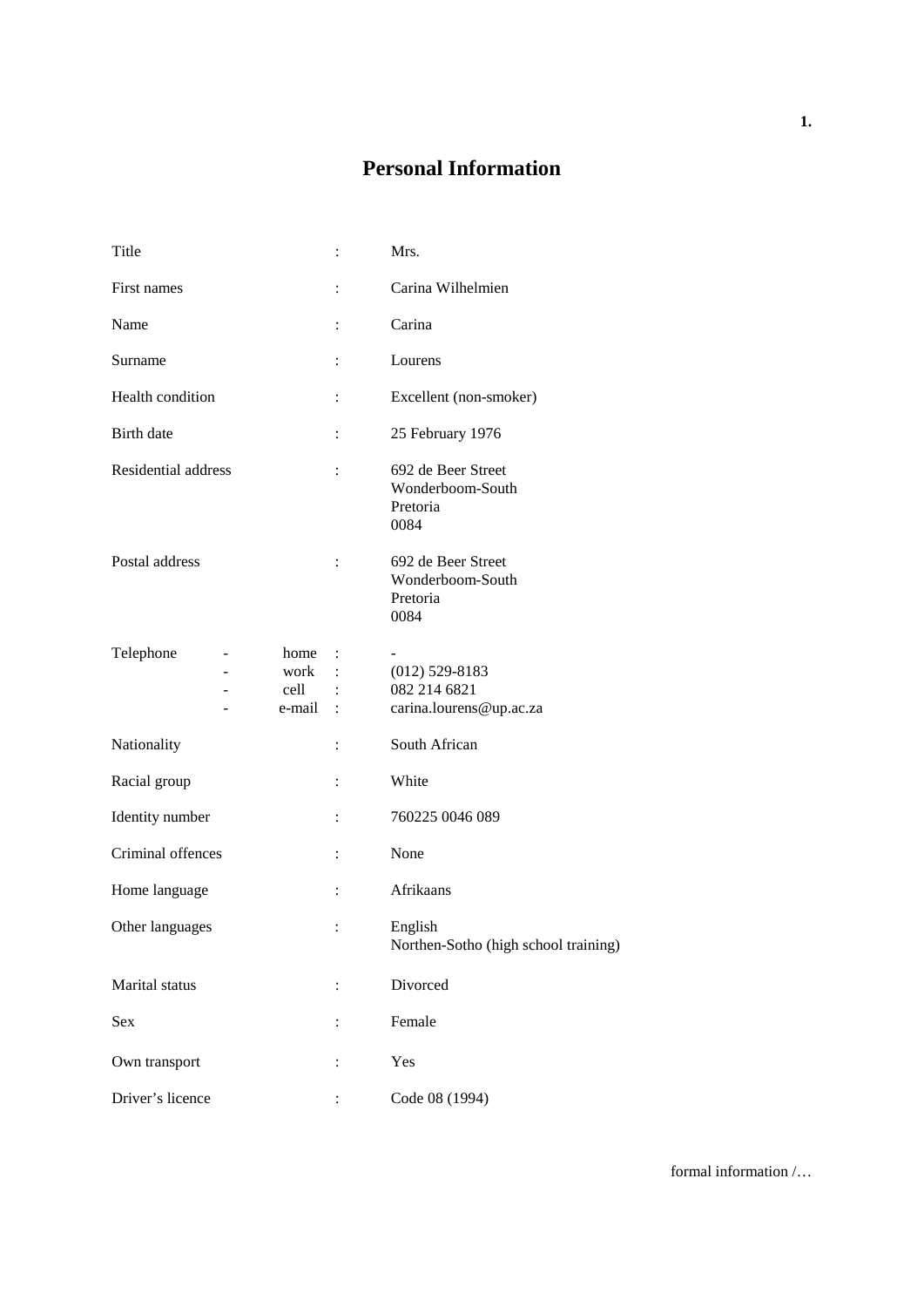# **Formal Information**

# **Secondary Education**

| High school             | Hercules High School                                                                                                         |                                                |
|-------------------------|------------------------------------------------------------------------------------------------------------------------------|------------------------------------------------|
| Highest srandard passed | Std 10                                                                                                                       |                                                |
| Year                    | 1993                                                                                                                         |                                                |
| Subjects                | Afrikaans<br>English<br>Mathematics<br>Science<br><b>Biology</b><br>Northen-Sotho                                            | HG<br><b>HG</b><br>SG<br>HG<br>HG<br><b>HG</b> |
| Achievements            | Academic award<br>Sport award<br>Duty award<br>Cultural award                                                                |                                                |
| Leadership              | Pupil's council<br>Standard committee<br>Class captain<br>Netball captain (std. 6-9)<br>ACSA-ringleader and committee-member |                                                |
| Extramural activities   | Orators competition<br>Operetta and play-act<br>Chorister<br>Akpolspan                                                       |                                                |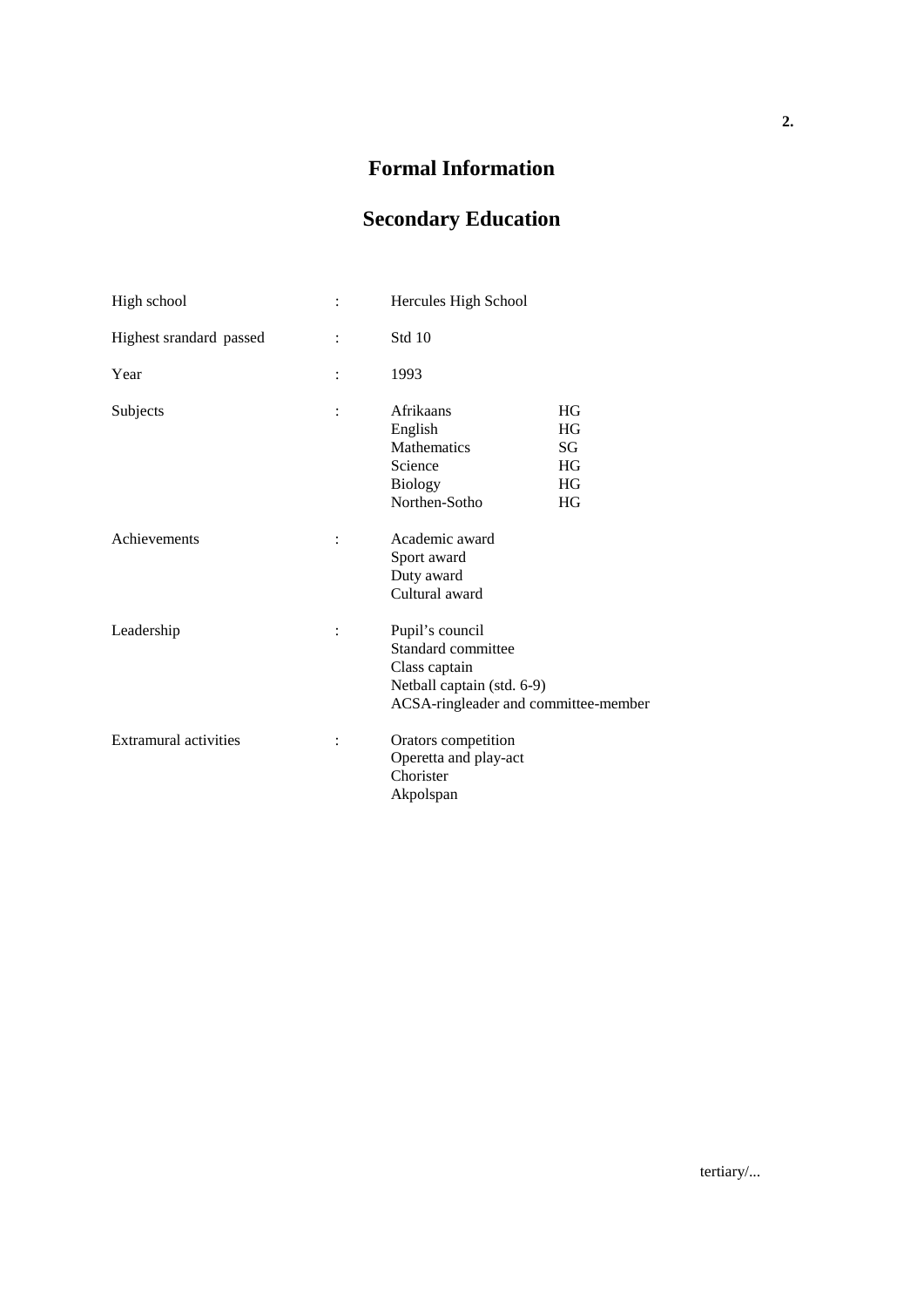# **Tertiatry Education**

| 1. | Institution    | Technicon Pretoria (1994 – 1996)<br>(TUT – Tswane University of Technology)                                                                                                                                                                                                                                                                                                                                               |
|----|----------------|---------------------------------------------------------------------------------------------------------------------------------------------------------------------------------------------------------------------------------------------------------------------------------------------------------------------------------------------------------------------------------------------------------------------------|
|    | Field of Study | National Diploma in Veterinary Technology                                                                                                                                                                                                                                                                                                                                                                                 |
|    | Subjects       | Anatomy and physiology<br>Chemistry 1b<br>Physics 1b<br>Calculations and stastistics<br>Microbiology i, ii<br>Biochemistry ii, iii<br>Veterinary Hematology<br>Histology<br>Immunology ii<br>Experimental-Animal Technology ii<br>Veterinary Microbiology<br>Virology iii<br>Helminthology iii<br>Computer-literacy<br>$\overline{\mathbf{u}}$<br>Protozoölogy iii<br>Veterinary entemology iii<br>Practical experience i |
|    |                | Applied Veterinary Teghnology ii                                                                                                                                                                                                                                                                                                                                                                                          |

#### **Special training (practical experience):**

University of Pretoria, Faculty of Veterinary Science, Department Veterinary Tropical Diseases, 1996)

| Student assistant in Bacteriology: | Preparation of media<br>Bacteriology<br>Preparation and assisting of b.v.sc iii practicals<br>Project: antimicrobial sensitivity in urinary tract infections<br>Assist in research projects |
|------------------------------------|---------------------------------------------------------------------------------------------------------------------------------------------------------------------------------------------|
|                                    |                                                                                                                                                                                             |

| 2. | Institution    |                | Technicon Pretoria (1999 – 2000)<br>(TUT – Tswane University of Technology)                                                                                                      |
|----|----------------|----------------|----------------------------------------------------------------------------------------------------------------------------------------------------------------------------------|
|    | Field of Study | $\ddot{\cdot}$ | <b>B-Tech Veterinary Technology</b>                                                                                                                                              |
|    | Subjects       | ٠              | Entrepreneurial skills<br>Research methodology<br>exemption<br>(University of Pretoria)<br>Pharmacology and Toxicology<br>1V<br>Virology iv<br>Project: Veterinary Technology ii |

employment history/…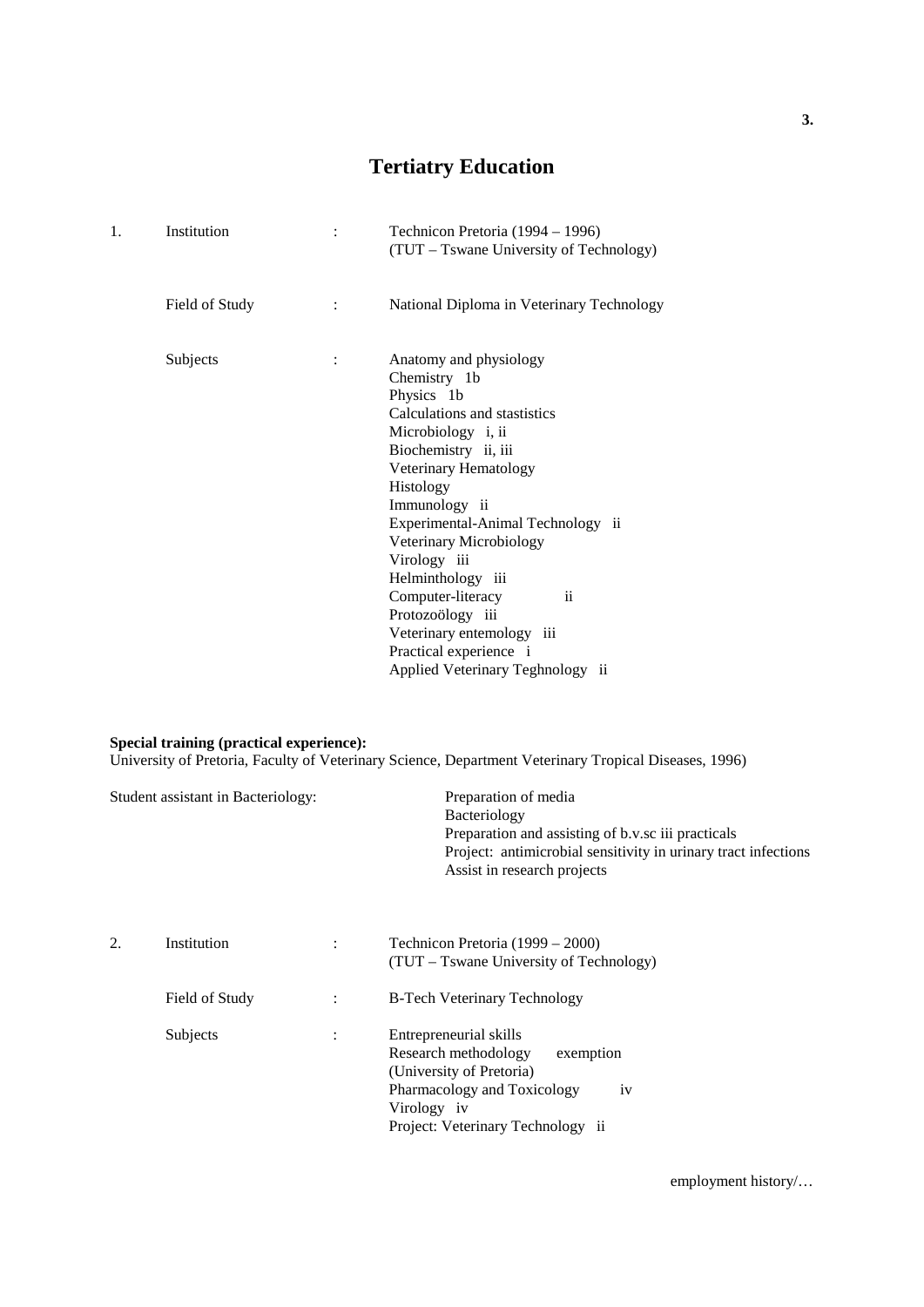#### **Employment History**

| Name of firm: | University of Pretoria<br><b>Faculty of Veterinary Sciences</b><br><b>Equine Research Centre</b><br>Onderstepoort |
|---------------|-------------------------------------------------------------------------------------------------------------------|
| Position:     | <b>First Technologist</b><br><b>Deputy Technical Manager</b><br><b>Technical Signatory (Laboratory Manager)</b>   |
| Duration:     | January 1998 - March 2003<br>April 2007 – Present                                                                 |

### **Experience: Laboratory Services**

Key Tasks

- Prepare laboratory apparatus for analyses
- Prepare reagents and quality control samples
- Conduct virological analyses of body fluids including blood and spinal fluids as well as tissue samples to determine the presence of virus particles
- Analyse laboratory findings to check the accuracy of results
- Operate, calibrate, maintain and troubleshoot equipment used in qualitative and quantitative analysis such as balances, centrifuges and microscopes
- Enter data from analyses of serological tests and clinical results into computer data base for storage
- Establish and monitor quality assurance program and activities to ensure the accuracy of laboratory results
- Arrange for the set-up, cleaning, servicing and maintenance of laboratory equipment
- Provide technical advice and information about test results to practitioners, researchers and owners/clients
- Ensure timeous communication of test results and/or compile special reports on test results and summaries of findings

#### **Experience: Serology and Virology**

Key Tasks

- Tissue/Cell culture maintenance (including primary cell culture preparation form foetal tissues).
- Preparation and testing of all reference antigens and sera of all local equine viruses
- Process samples and perform serological/immunological analyses
- Perform assays on controlled animal diseases by DAFF in support on International trade and Industries
- Perform special techniques such as viral isolation and identification, serological tests and serotyping on serum and tissue samples
- Plaque performing studies
- Perform and interpret results of all serological tests (serum neutralisation tests, complement fixation tests, Competitive and Capture Elisa) as well as virological tests
- Provide technical advice and information about test results to practitioners, researchers and owners/clients
- Compile special reports on test results and summaries of findings
- Sample registration process and ensure that samples are received and registered in accordance with the prescribed procedure
- Provide guidance on the appropriate techniques to be used to provide the required results
- Ensure that samples for examination are prepared accurately to have staining and special techniques performed on them
- Ensure that reagents are prepared accurately and positive controls are applied (where appropriate)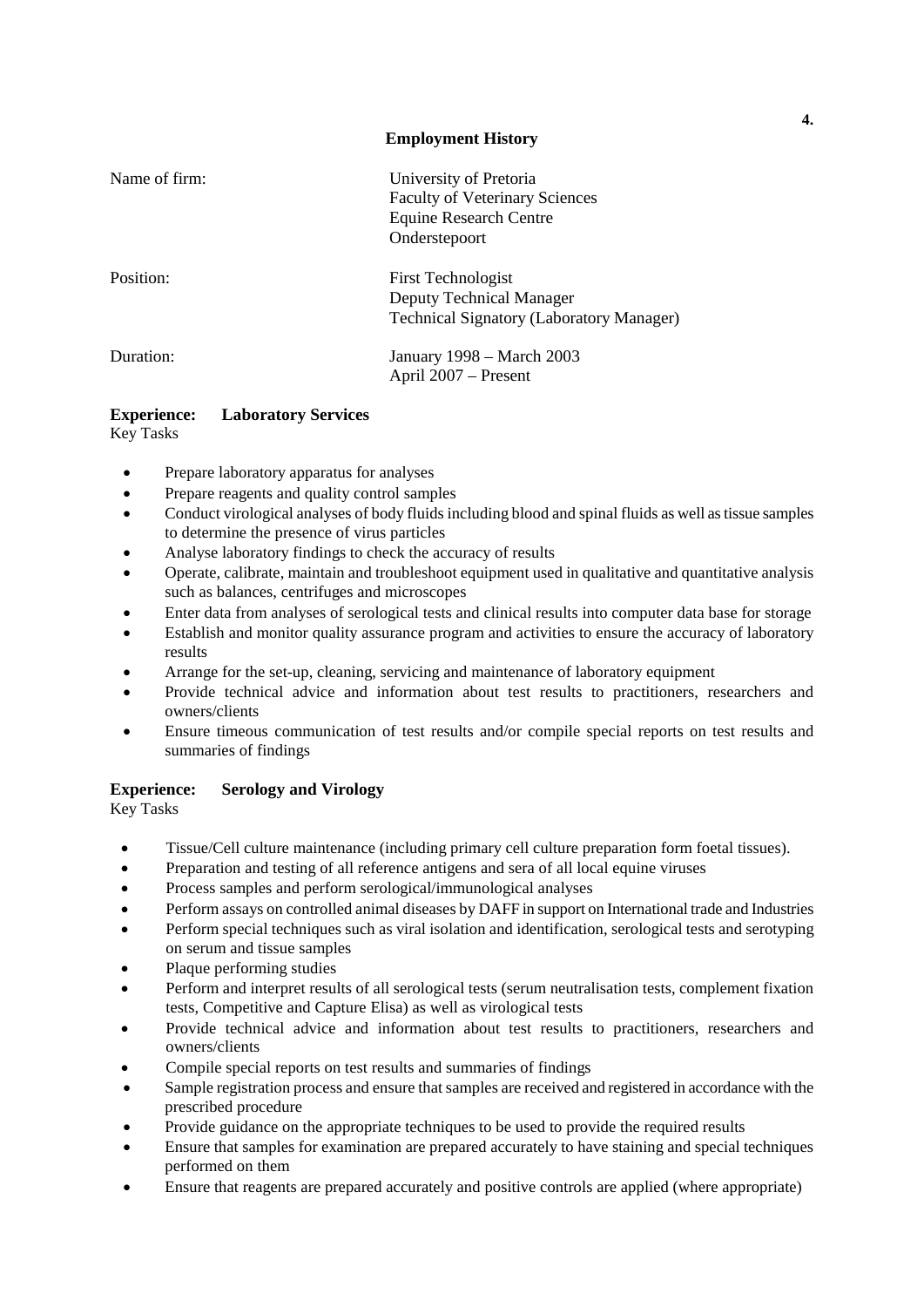- Oversee examinations of body fluids, including blood and tissue to determine the absence or presence of virus particles
- Perform and oversee the analyses of laboratory findings, checking of accuracy of results and order re-testing if indicated
- Do troubleshooting and provide inputs in experiments to improve laboratory techniques
- Ensure that equipment used are set-up, calibrated and maintained and assist with troubleshooting of equipment
- Ensure storage of data such as results of diagnostic tests
- Establish and monitor quality assurance program and activities to ensure the accuracy of laboratory results
- Provide technical advice and information about diagnostic tests and examinations to practitioners, researchers and clients
- Ensure timeous communication of diagnostic test and examination reports
- Training of technical staff and Post-graduate students in advanced serological and virological methods.

### **Experience: Laboratory Management and Administration**

Key Tasks

- Direct and supervise the work activities of support staff
- Monitor the use of diagnostic services and facilities to ensure effective use of resources and assess the need for equipment and services
- Review laboratory activities to aid planning and improve service delivery and utilisation
- Develop manual and maintain computerized record management systems to store and process data and produce reports
- Establish work schedules and assignments according to workload and equipment availability
- Maintain awareness of advances in diagnostic and test equipment, data processing technology, legislation etc,
- Set standards for and oversee development of standard operating procedures and maintenance schedules for accreditation of laboratory
- Manage stock and effective use thereof
- Implement and maintain quality assurance system and monitor laboratory work to ensure compliance with set standards
- Assist internal and external audits and provide corrective actions for non-conformances

### **Experience: Practical/Vocational Training**

Key Tasks

- Contribute to present web-based and CE courses
- Oversee bench training in laboratory techniques
- Oversee vocational training of post-graduate students in virology in applicable laboratory techniques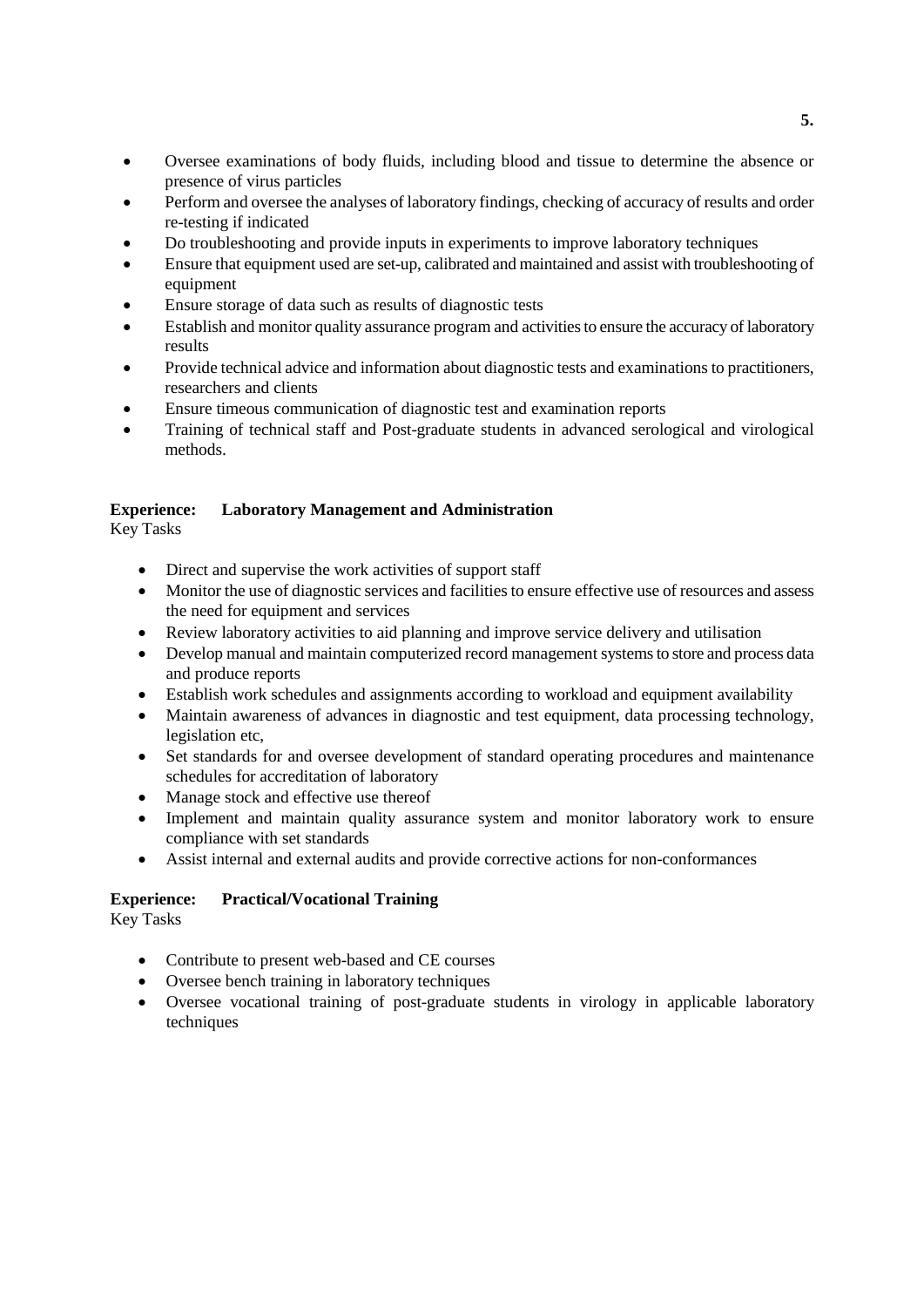#### **Courses:**

- SANAS Laboratory System Course (Based on ISO 17025) Successfully completed Internal Audit Course – Successfully completed
- Occupational Health and Safety Course

#### **Auditor:**

• **Technical auditor for DAFF (Dept of Agricultural Fisheries and Forestry)**

| Name of Firm |  | University of Pretoria<br><b>Faculty of Veterinary Science</b><br>Dept. Production Animal Studies<br>Onderstepoort |
|--------------|--|--------------------------------------------------------------------------------------------------------------------|
| Position     |  | Laboratory Technologist                                                                                            |
| Duration     |  | 1 November 2005 - 31 March 2007                                                                                    |

Experience Microbiology :

- Diagnostic service
- Stock control and ordering of all media, reagents, consumabels and equipment.
- Preparation off all solid and liquid growth and selective media used routinely in isolating bacteria, fungi, yeast and antimicrobial sensitivity testing according to the laboratories quality control procedures.
- Plating of milk samples submitted for bacterial and / or fungal isolation.
- Subculturing of cultures containing more than one organism.
- Staining of bacteriology preparations and microscopical investigation and interpretation by means of:

gram's stain acid fast stain cam's quick / diff quick spore staining cotton blue (fungi)

- Identification of different isolates by means of gram's stain, biochemical tests, carbohydrate profiles and serotyping
- Performing antimicrobial susceptibility tests on isolates according to kirby bauer agar diffusion technique.
- Interpretation and analysing of results
- Determination of milk hygiene by means of the brucella milk ring test, coliforms and *e.coli* counts, standard colony counts and alkalin phosphatase test.
- Obtaining the somatic cell counts of milk by means of testing with the fossomatic 90 and fossomatic 5000 machines.
- Preparation for herd visitations as well as parcels for couriers
- Administration:
- Data capturing and compiling and sending of reports.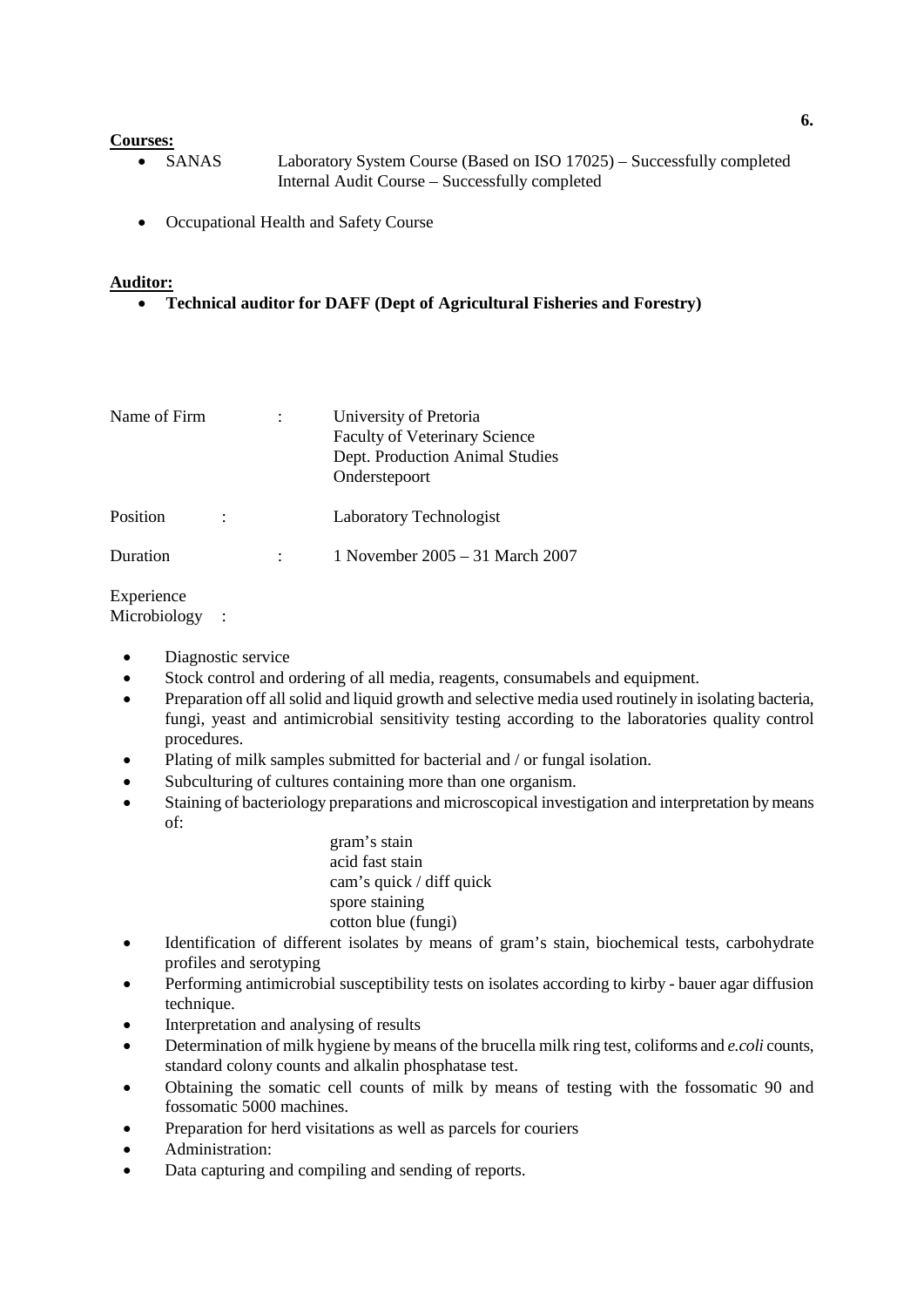| Name of Firm | $\mathbb{R}^n$ | Labretoria BK/CC                    |
|--------------|----------------|-------------------------------------|
| Position     |                | Personal assistant / Representative |
| Duration     |                | 1 August $2004 - 31$ October 2005   |

Experience :

- Office administration
- Receptionist
- Secretarial duties<br>• General office adr
- 
- General office administration.<br>• Record keeping of all products • Record keeping of all products ordered and supplied.<br>• Issuing of invoices and monthly statements
- Issuing of invoices and monthly statements<br>• Client liaisons
- Client liaisons<br>• Supplying quo
- Supplying quotations to clients
- Ordering of various products (local or overseas)
- $\bullet$  Company representative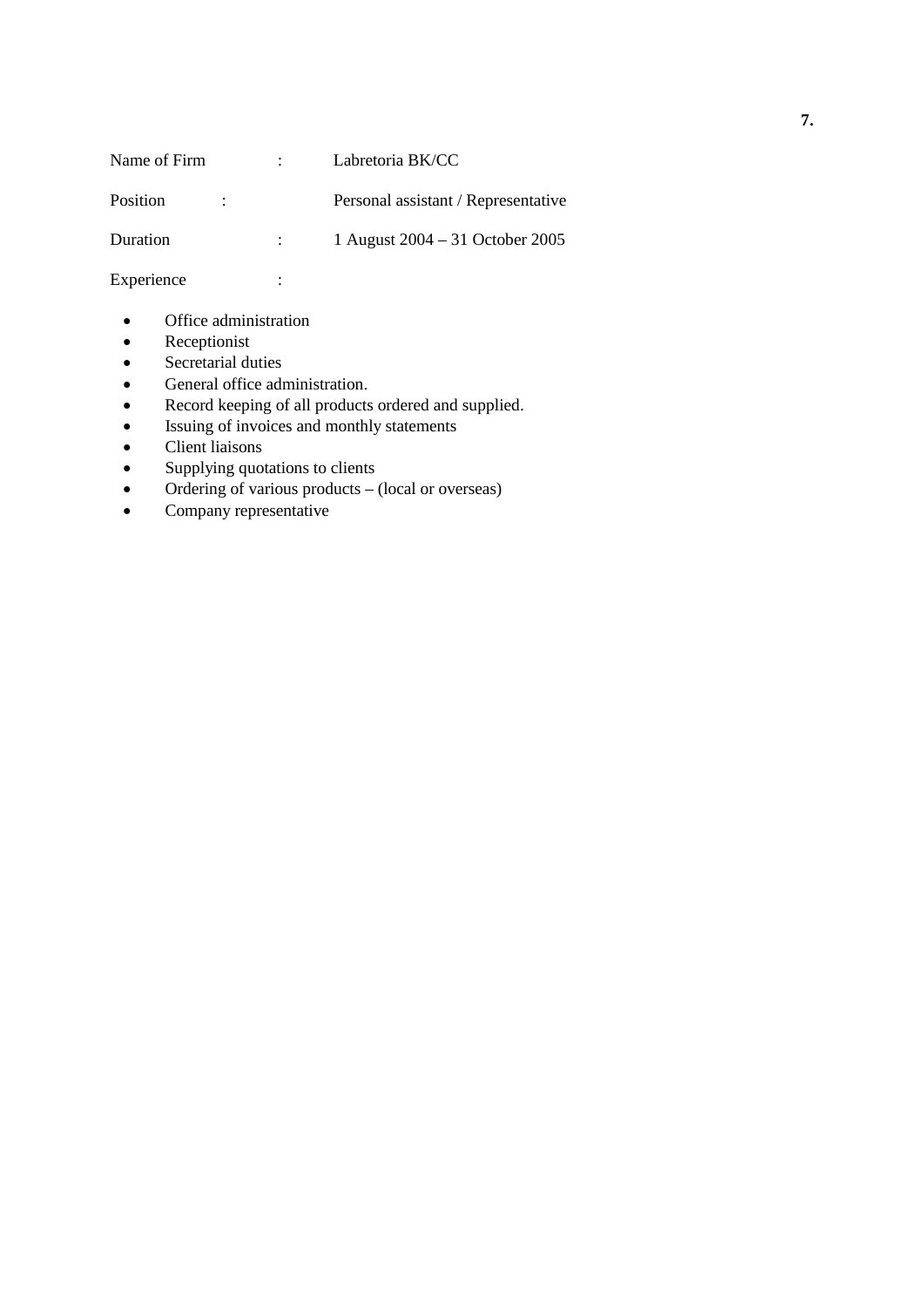| Name of Firm |  | University of Pretoria<br><b>Faculty of Veterinary Science</b><br>Dept. of Veterinary Tropical Diseases<br>Onderstepoort |
|--------------|--|--------------------------------------------------------------------------------------------------------------------------|
| Position     |  | Senior Laboratory Technologist                                                                                           |
| Duration     |  | 1 January 1996 – December 1997<br>1 April 2003 - 31 July 2004                                                            |

### Experience

Microbiology :

- diagnostic service:
- stock control and ordering of all media, reagents, consumabels and equipment.
- preparation off all solid and liquid growth and selective media used routinely in isolating bacteria, fungi, yeast and antimicrobial sensitivity testing according to the laboratories quality control procedures.
- plating of specimens for bacterial and / or fungal isolation.
- subculturing of cultures containing more than one organism.
- staining of bacteriology preparations and microscopical investigation and interpretation by means of:

gram's stain acid fast stain cam's quick / diff quick spore staining cotton blue (fungi)

- identification of different isolates by means of gram's stain, biochemical tests, carbohydrate profiles and serotyping
- performing antimicrobial susceptibility tests on isolates according to kirby bauer agar diffusion technique.
- interpretation and analysing of results
- administration:
- compiling and sending of reports.
- students: planning, preparation, assistance in presentation and supervision of student practicals
- Production of the contract of the contract of the contract of the contract of the contract of the contract of
- Research assistance in research projects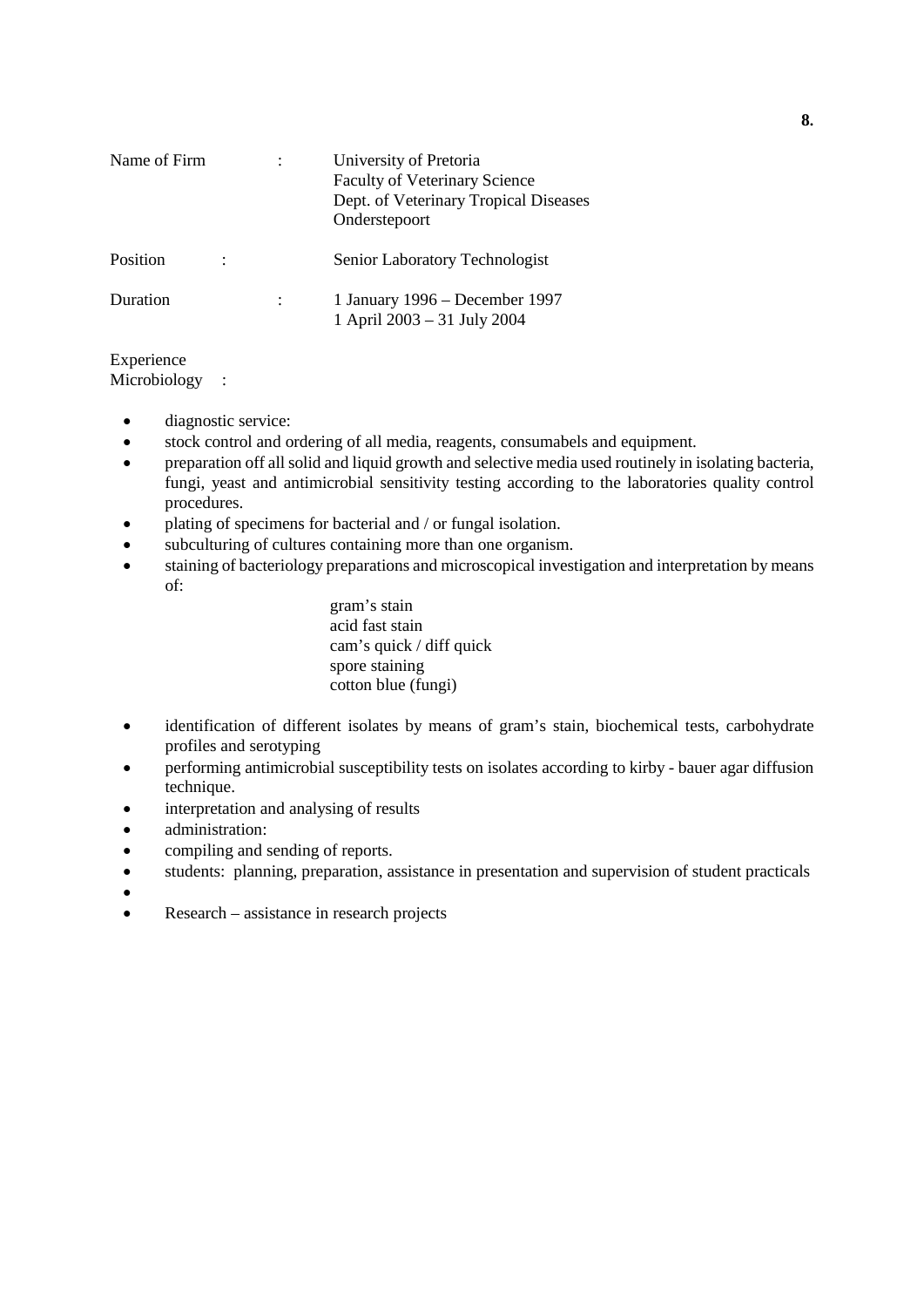## **Personal Skills, Knowledge, Abilities and Work Style**

## **Skills**

| <b>Computer Literacy:</b> | Intermediate MS Word and Excel. Database and laboratory information software                                                                                                                                   |
|---------------------------|----------------------------------------------------------------------------------------------------------------------------------------------------------------------------------------------------------------|
| <b>Report Writing:</b>    | Present information and conclusions in writing                                                                                                                                                                 |
| Investigative:            | Frequently working with ideas and extensive thinking, searching for facts and<br>figuring out problems mentally                                                                                                |
| Active Listening:         | Give full attention to persons' needs and ask appropriate questions                                                                                                                                            |
| <b>Critical Thinking:</b> | Use logic and reasoning to identify strengths and weaknesses of alternative<br>solutions, conclusions or approaches to problems                                                                                |
| Comprehension:            | Use scientific rules and methods to solve problems                                                                                                                                                             |
| Judgement:                | Consider the relative costs and benefits of potential actions to choose the most<br>appropriate one                                                                                                            |
| Supervision:              | Evaluate and monitor performance of self and other staff to make improvements<br>and/or take corrective action. Motivate and direct people as they work                                                        |
| <b>Quality Control:</b>   | Conduct tests and inspections of products, services and processes to evaluate<br>quality and performance of laboratory                                                                                         |
| Complex Problem Solving:  | Identify complex problems and review related information to develop and<br>evaluate options and implement possible solutions                                                                                   |
| Assessment:               | Gather evidence and judge personal performance within measurable outcomes to<br>determine competence levels, that is, integrated knowledge, demonstrated skill<br>and application in appropriate circumstances |
| Interpersonal:            | Build and maintain relationships of trust.                                                                                                                                                                     |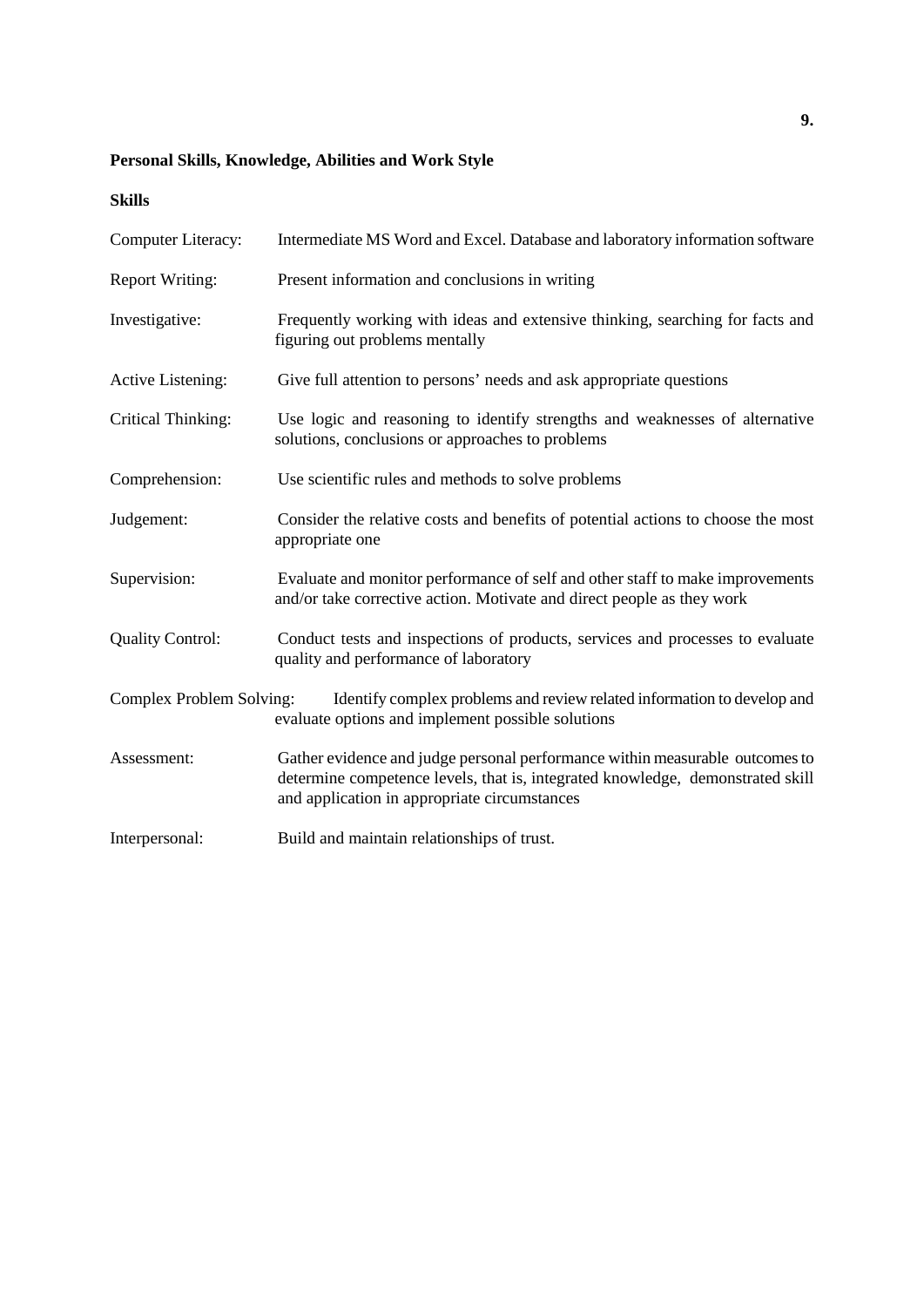## **Abilities**

| Near Vision:                                           | See details at close range                                                                                                                                                                                           |
|--------------------------------------------------------|----------------------------------------------------------------------------------------------------------------------------------------------------------------------------------------------------------------------|
| Reasoning:                                             | Apply general rules to specific problems and produce answers that make sense; to<br>combine pieces of information to form general rules or conclusions and to find<br>relationships among seemingly unrelated events |
| Problem Sensitivity:                                   | Tell when something is wrong or likely to go wrong and recognise problems                                                                                                                                            |
| <b>Information Ordering:</b>                           | Arrange things in a certain order or pattern according to a specific rule or sets of<br>rules                                                                                                                        |
| Oral Expression:                                       | Communicate information and ideas in speaking so that others will understand                                                                                                                                         |
| Selective Attention:<br><b>Flexibility of Closure:</b> | Concentrate on a task over a period of time without being distracted<br>To identify or detect a known pattern that is hidden in other distracting material                                                           |
|                                                        | Arm-Hand Steadiness: To keep one's arm and hand steady while moving one's arm or hand or holding<br>one's arm and hand in one position                                                                               |

## **Knowledge**

| ISO:              | Compliance with regulations and standards (ISO 17025)                                                                                                                                                                         |
|-------------------|-------------------------------------------------------------------------------------------------------------------------------------------------------------------------------------------------------------------------------|
| <b>SANAS</b>      | Laboratory System Course (Based on ISO 17025) – Successfully completed<br>Internal Audit Course - Successfully completed                                                                                                      |
| DAFF:             | Compliance with Animal Diseases Act regulations and approved to process<br>samples for controlled animal diseases.                                                                                                            |
| Biology:          | Animal pathogenic micro-organisms, tissues, cells, functions, interdependencies<br>and their interactions with each other and the environment                                                                                 |
| Chemistry:        | Chemical compositions, structures and properties of substances and chemical<br>processes and transformations they undergo. Uses of chemicals, their interactions,<br>danger signs, production techniques and disposal methods |
| Service Delivery: | Principles and processes for providing services, including quality standards, needs<br>assessment and customer satisfaction evaluation                                                                                        |
| Clerical:         | Administrative procedures and systems to manage files and records                                                                                                                                                             |
| Mechanical:       | Knowledge of laboratory equipment, their uses and maintenance                                                                                                                                                                 |
| Training:         | Principles of teaching and instruction for individuals and measuring of training<br>effectiveness                                                                                                                             |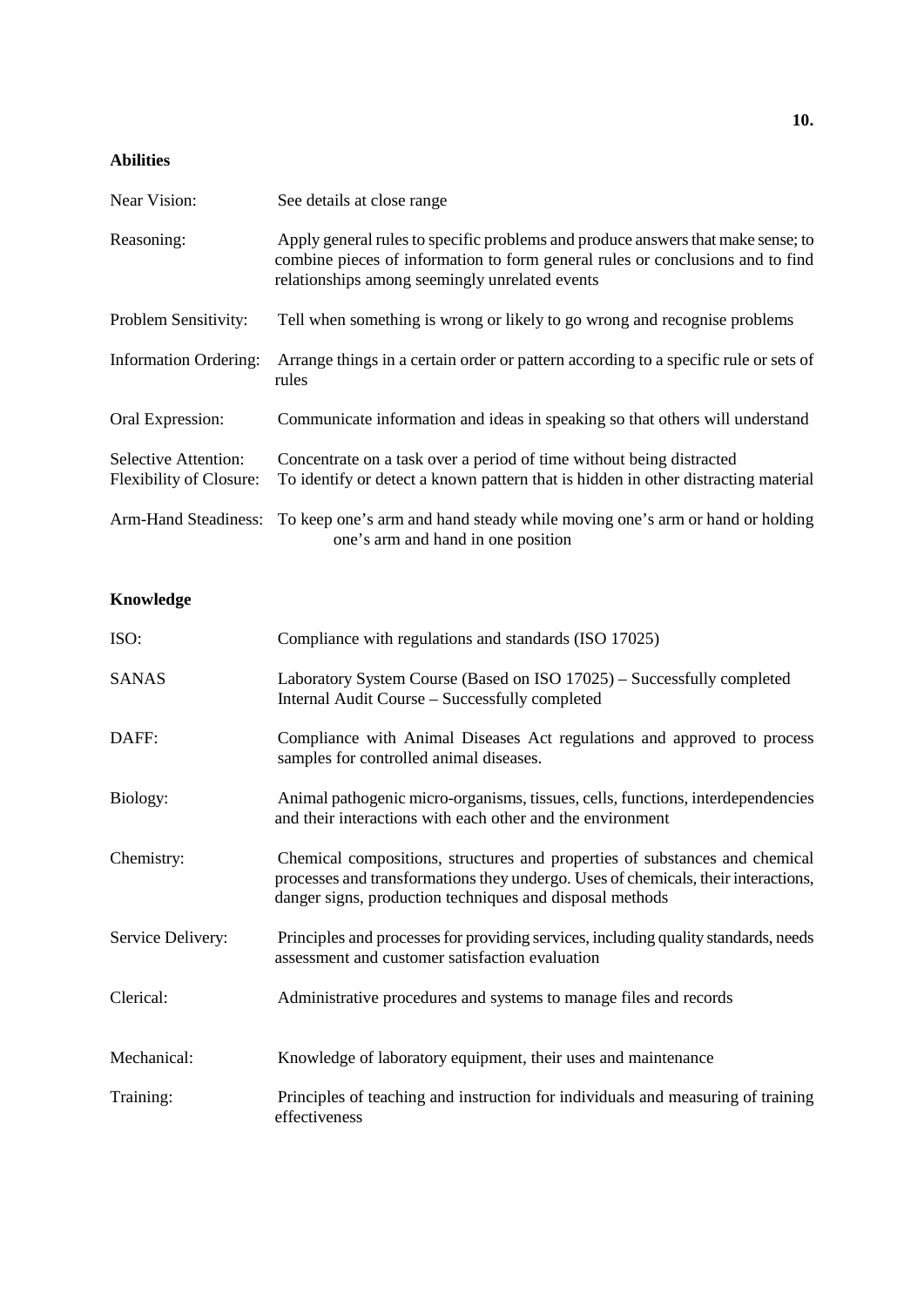#### **Work Style**

| Integrity:               | Honest and ethical                                                                                                          |
|--------------------------|-----------------------------------------------------------------------------------------------------------------------------|
| Leadership:              | Willingness to lead, take charge and offer opinions and direction                                                           |
| Innovation:              | Creative and alternative thinking to develop new ideas for and answers to work-<br>related problems                         |
| Initiative:              | Willingness to take on responsibilities and challenges                                                                      |
| Persistence:             | Persistent in the face of obstacles and maintain achievement of objectives and<br>exerting effort toward mastering tasks    |
| Independence:            | Develop own ways of doing things, guiding oneself with little or no supervision<br>and depend on oneself to get things done |
| Dependability:           | Reliable, responsible and dependable, fulfilling obligations                                                                |
| Adaptability:            | Open to change and to considerable variety in the workplace                                                                 |
| Co-operation:            | Pleasant with others and displaying a good-natured, co-operative attitude                                                   |
| Self-Control:            | Maintain composure, keep emotions in check, control anger and avoid aggressive<br>behaviour, even in difficult situations   |
| Attention to Detail:     | Careful about detail and thorough in completing work tasks                                                                  |
| <b>Stress Tolerance:</b> | Accept criticism and deal calmly and effectively with high stress situations                                                |
| Support:                 | Foster a co-operative work environment                                                                                      |
| Motivation:              | Highly motivated                                                                                                            |

Language Proficiency: Knowledge of the structure and grammar of the English language

### **Communication / Liaison**

- Researchers & Supervisors of Researchers
- Head of Department and Divisional Head
- Academic Staff
- Clinical Staff
- Technical Support Staff
- Administrative Support Staff
- Peers in the Faculty
- Students
- Representatives of private enterprises (e.g. SANAS, DAFF)
- Staff of Onderstepoort Veterinary Institute (e.g. Sample Registration)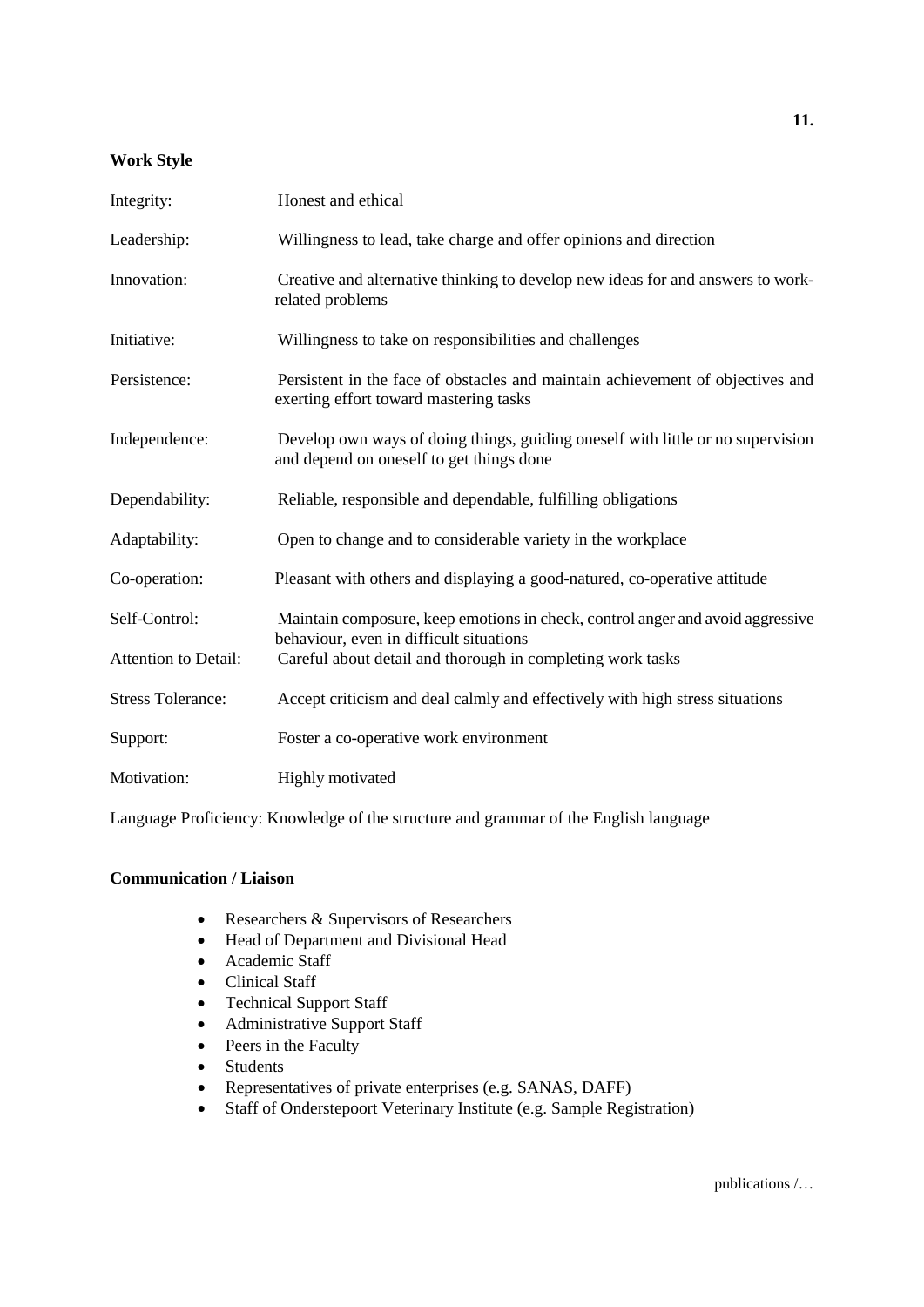## **Publications**

The classification of seven serotypes of equine encephalosis virus and the prevalence of homologous antibody in horses in South Africa. Onderstepoort Journal of Veterianry Research. HOWELL, P.G., GROENEWALD, D., VISAGé, C.W., BOSMAN, A., COETZER, J.A.W. &GUTHRIE, A.J. 2002.

West Nile Infection of Thoroughbred Horses in South Africa,  $2000 - 2001$ . Equine Veterinary Journal. GUTHRIE, A.J., HOWELL, P.G., GARDNER, I.A., SWANEPOEL, R.E., NURTON, J.P., HARPER, C.K., PARDINI, A., GROENEWALD, D., VISAGé, C.W., HEDGES, J.F., BALASURIYA, U.B., CORNEL, A.J. & MACLACHLAN, N.J. 2002

Prevalence of serotype specific antibody to equine encephalosis virus in Thoroughbred yearlings in South Africa (1999-2004).

Howell PG, Nurton JP, Nel D, Lourens CW, Guthrie AJ. Onderstepoort J Vet Res. 2008 Jun;75(2):153-61.

Development and optimisation of a duplex real-time reverse transcription quantitative PCR assay targeting the VP7 and NS2 genes of African horse sickness virus M. Quan, C.W. Lourens, N.J. MacLachlan, I.A. Gardner, A.J. Guthrie

Diagnostic accuracy of a duplex real-time reverse transcription quantitative PCR assay for detection of African horse sickness virus.

Guthrie AJ, Maclachlan NJ, Joone C, Lourens CW, Weyer CT, Quan M, Monyai MS, Gardner IA. J Virol Methods. 2013 Apr;189(1):30-5. doi: 10.1016/j.jviromet.2012.12.014. Epub 2013 Jan 3.

Protective immunization of horses with a recombinant canarypox virus vectored vaccine co-expressing genes encoding the outer capsid proteins of African horse sickness virus. Guthrie AJ, Quan M, Lourens CW, Audonnet JC, Minke JM, Yao J, He L, Nordgren R, Gardner IA, Maclachlan NJ.

Vaccine. 2009 Jul 16;27(33):4434-8. doi: 10.1016/j.vaccine.2009.05.044. Epub 2009 May 31.

African horse sickness in naturally infected, immunised horses CT Weyer, M Quan, C Joone, CW Lourens, NJ Maclachlan, AJ Guthrie

Passive transfer and rate of decay of maternal antibody against African horse sickness virus in South African Thoroughbred foals. JE Crafford, CW Lourens, IA Gardner, NJ Maclachlan, AJ Guthrie

## **Posters**

Devvelopment of a real time polymerase chain reaction assay for Equine Encephalosis Virus NM Rathogwa, M Quan, J Smit, C Lourens, AJ Guthrie, M van Vuuren